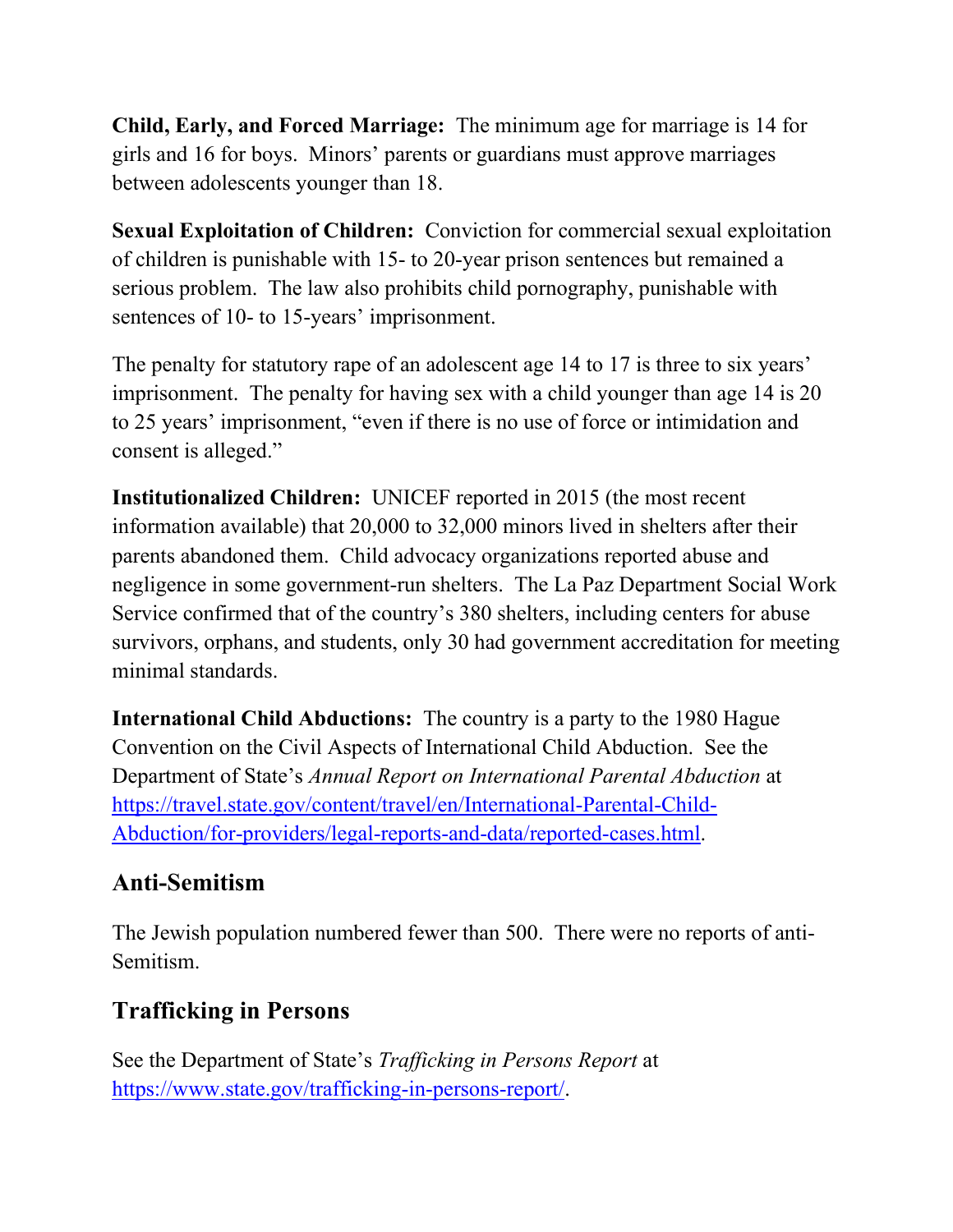#### **Persons with Disabilities**

The law prohibits discrimination against persons with physical, sensory, intellectual, and mental disabilities. The law requires access for wheelchair users to all public and private buildings, duty-free import of orthopedic devices, and a 50 percent reduction in public transportation fares for persons with disabilities. The law also requires communication outlets and government agencies to offer services and publications in sign language and braille. The law stipulates that persons with "serious and severe" disabilities are entitled to government payments of 250 bolivianos (\$36) per month. The law requires both public and private institutions to employ a certain percentage of workers with disabilities. The government issued registration cards to persons with disabilities so they could collect benefits, including free access to health services.

The government did not effectively enforce these provisions. Architectural and infrastructure barriers prohibited access in most urban areas for individuals with physical disabilities. Official action was rarely taken to investigate, prosecute, and punish those responsible for violence against persons with disabilities.

In January the human rights ombudswoman filed a complaint with the national police authority after police used pepper spray on persons with disabilities who were protesting COVID-19 pandemic restrictions. According to the complaint, the officers prevented the delivery of blankets, clothing, water, diapers, and other items that were essential to the protesters.

Secondary schools reported that many students with disabilities stopped attending classes during the COVID-19 pandemic because they could not attend virtual classes. They either lacked internet access or their disability prevented them from following lessons on a computer.

In April the ombudswoman reported 13 universities did not comply with disability laws. More than 100 persons reported they were unable to complete their undergraduate studies because colleges failed to provide accommodations required by law.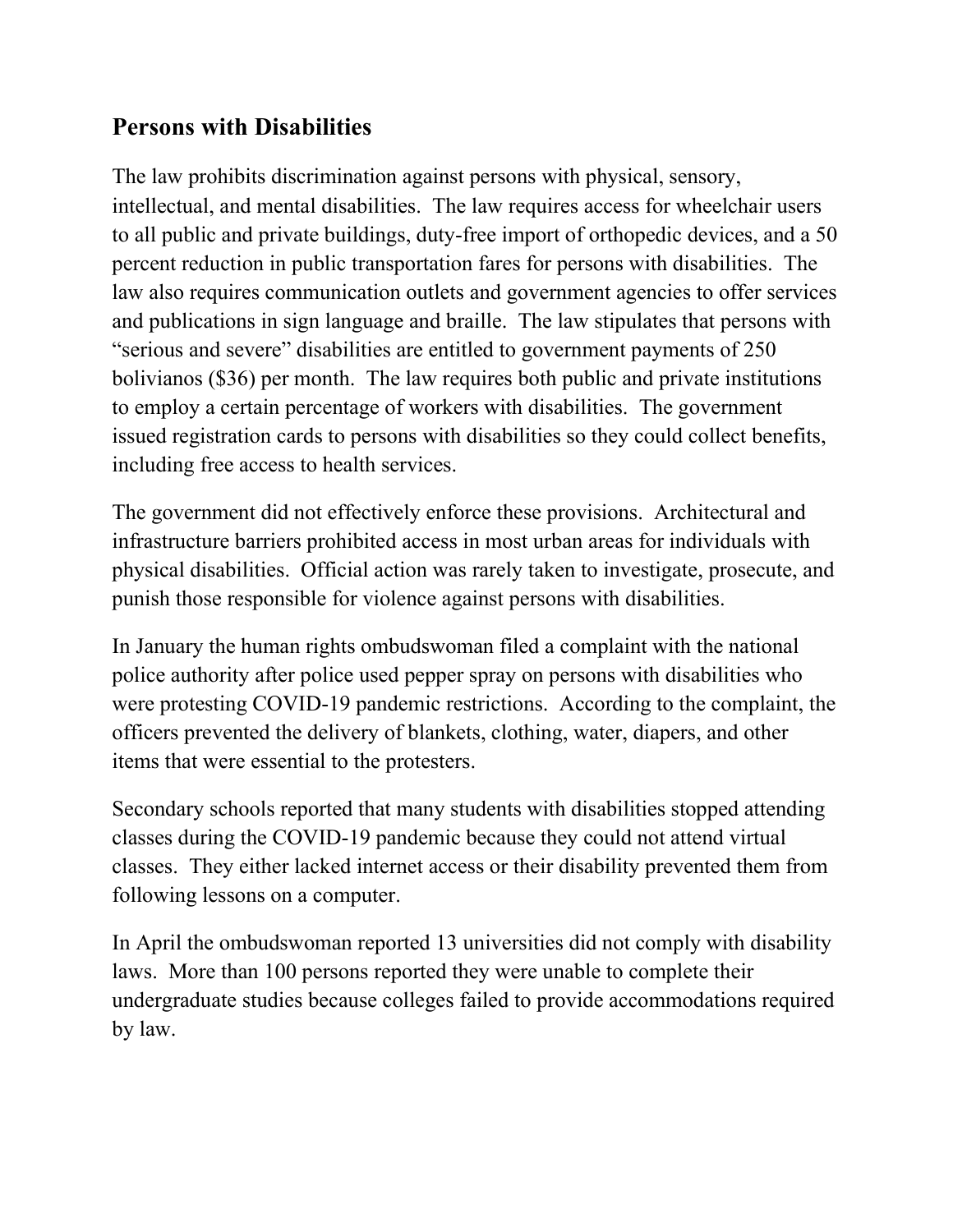#### **HIV and AIDS Social Stigma**

Although the law prohibits discrimination against persons with HIV or AIDS, pervasive discrimination persisted. Ministry of Health authorities reported discrimination against persons with HIV or AIDS was most severe in indigenous communities, where the government was less able to diagnose cases, either because persons were less willing to be tested or the government lacked the resources to reach individuals in remote areas.

Activists reported discrimination forced persons with HIV to seek medical attention outside the country.

## **Acts of Violence, Criminalization, and Other Abuses Based on Sexual Orientation and Gender Identity**

On February 6, a 19-year-old transgender woman, Alessandra (last name withheld by authorities), was found strangled to death in the city of Cochabamba in a boarding house where she worked as a sex worker. On May 5, police reported they had arrested a suspect in the case. Lesbian, gay, bisexual, transgender, queer, and intersex (LGBTQI+) activists in Cochabamba reported that criminal proceedings were underway. Andres Mallo, spokesman for the LGBTQI+ NGO Diverse Organization, reported that in the past five years there had been 60 criminal cases involving violence against LGBTQI+ persons but only one conviction. LGBTQI+ activists pointed to a persistent failure by local authorities to investigate killings and other crimes perpetrated against the LGBTQI+ community.

The law prohibits discrimination based on sexual orientation and gender identity. The law allows transgender individuals to update their name, gender marker, and photograph to reflect their gender identity on all legal identification cards and birth certificates. Nonetheless, transgender activists stated most of the transgender community was forced to turn to commercial sex to earn a living due to discrimination in the job market and unwillingness on the part of employers to accept their identity documents and professional licensures. Activists reported police targeted transgender individuals who were sex workers.

LGBTQI+ persons faced overt discrimination in the workplace, at school, and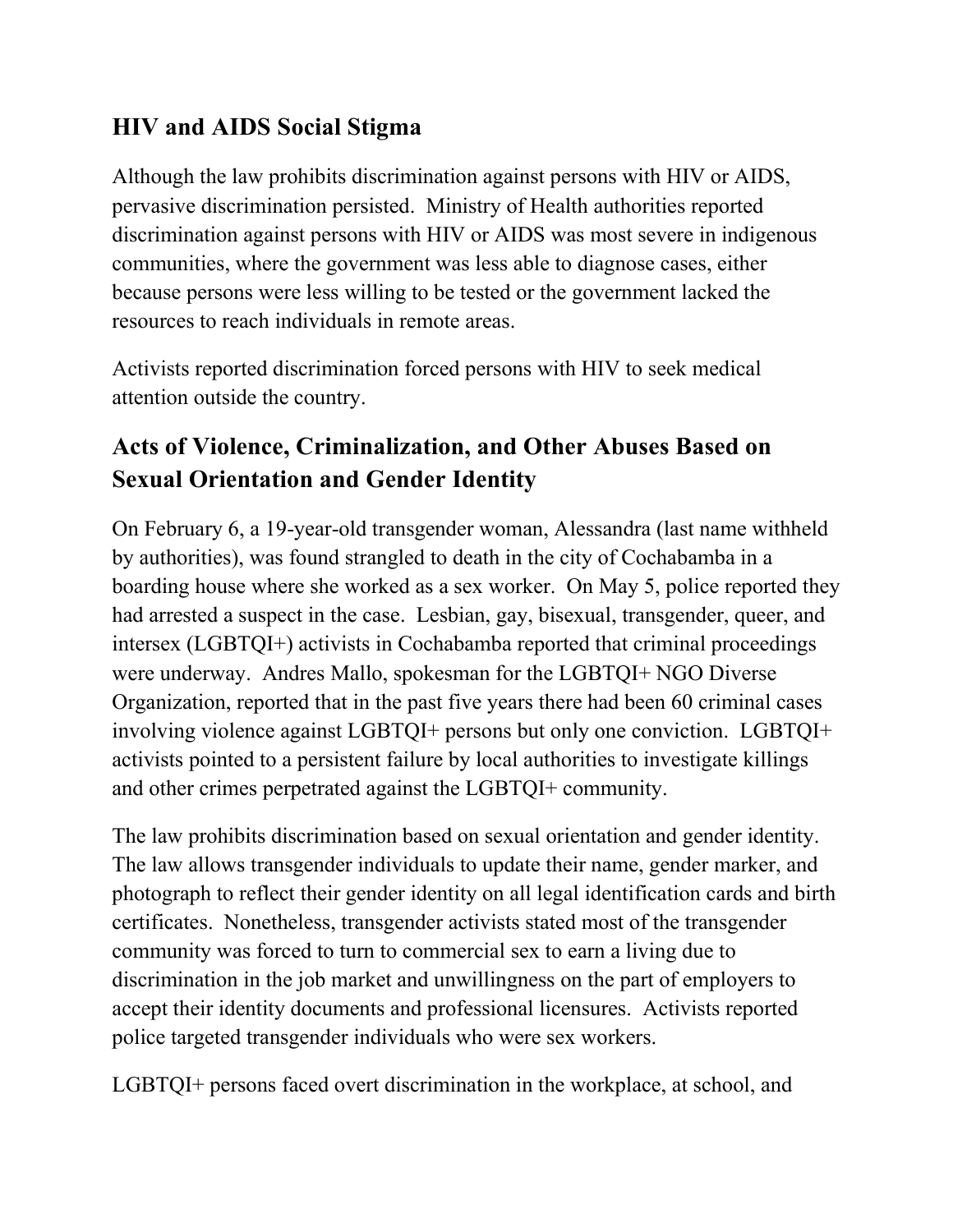when seeking to access government services, especially in health care, despite laws that prohibit discrimination based on sexual orientation and gender identity. Transgender individuals remained particularly vulnerable to abuse and violence. Older LGBTQI+ persons faced high rates of discrimination when attempting to access health-care services. There were no legal mechanisms in place to transfer power of attorney to a same-sex partner.

### **Other Societal Violence or Discrimination**

There was mob violence in lieu of justice, a consequence of an inefficient judicial system, among other factors, according to observers. Supporters of mob violence claimed limited policing and a lack of faith in the justice system to punish criminals justified their actions. Although official statistics did not exist, media reports suggested mob violence in lieu of justice led to 30-40 deaths each year. The government took no formal action to combat acts of mob violence.

# **Section 7. Worker Rights**

#### **a. Freedom of Association and the Right to Collective Bargaining**

The law provides for the freedom of association, the right to organize and bargain collectively, and the right to strike. The law prohibits antiunion discrimination and requires reinstatement of workers fired for union activity. The constitution provides for protection of general strikes and solidarity strikes and for the right of any working individual to join a union. The law protects the right to strike but stipulates that a strike may not be indefinite. According to legal experts, this stipulation was in reaction to health-care workers threatening to strike for an indefinite amount of time. As a result of the ruling, health-care workers may strike but must organize themselves in shifts to avoid putting the general population at risk.

Workers may form a union in any private company of 20 or more employees, but the law requires that at least 50 percent of the workforce be in favor. The law requires that trade unions register as legal entities, obtain prior government authorization to establish a union, and confirm its elected leadership. The law permits only one union per enterprise and allows the government to dissolve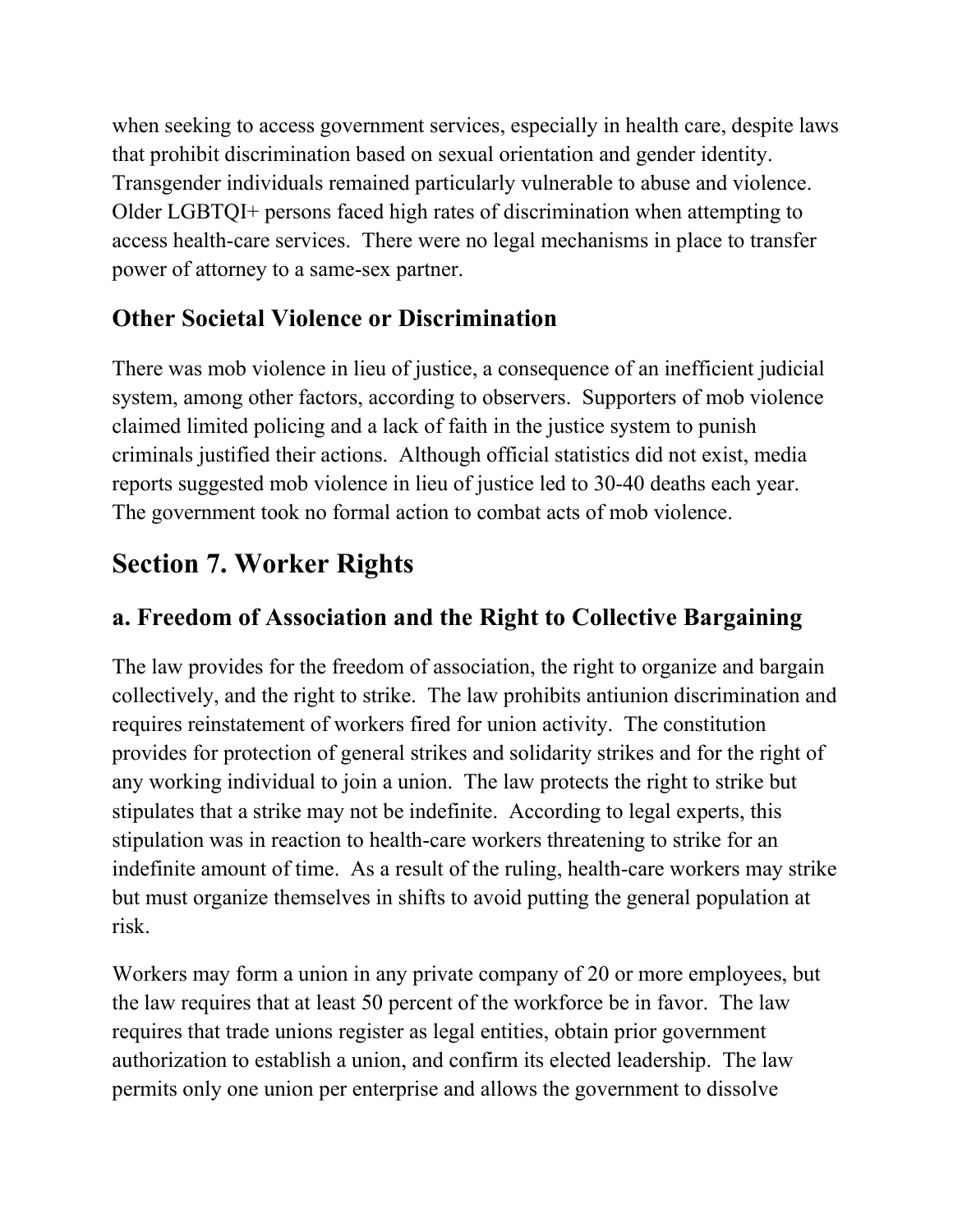unions by administrative fiat. The law also requires that members of union executive boards be citizens. The labor code prohibits most public employees from forming unions, including the military, police, and other public security forces. Some public-sector workers (including teachers, transportation workers, and health-care workers) were legally unionized and actively participated without penalty as members of the Bolivian Workers' Confederation, the country's chief trade union federation.

The National Labor Court handled complaints of antiunion discrimination but took one year or more to issue rulings. The court ruled in favor of discharged workers in some cases and required their reinstatement. Union leaders stated problems had often been resolved or were no longer relevant by the time the court ruled. The government did not effectively enforce applicable laws, and penalties were not commensurate with those for other laws involving denials of civil rights, such as discrimination.

The ineffectiveness of labor courts and the lengthy time to resolve cases and complaints limited freedom of association. Moreover, the 20-worker threshold for forming a union proved an onerous restriction, since an estimated 72 percent of enterprises had fewer than 20 employees.

On July 11, the Departmental Federation of Oil Workers of Santa Cruz brought a freedom of association complaint to the International Labor Organization (ILO). The ILO did not make further details on the case publicly available.

Labor inspectors may attend union meetings and monitor union activities. Collective bargaining and voluntary direct negotiations between employers and workers without government participation were common. Most collective bargaining agreements were restricted to addressing wages.

On September 22, Armin Lluta, a vocal government critic and the leader of the coca growers' union known as Adepcoca, disappeared and was found the next day, bloody and beaten but alive on the side of a road. During his disappearance a rival coca growers leader, Arnold Alanez, took over the union's facilities with public support from Minister of Government Eduardo del Castillo and Minister of Rural Development Remmy Gonzalez, although the government lacked an official role in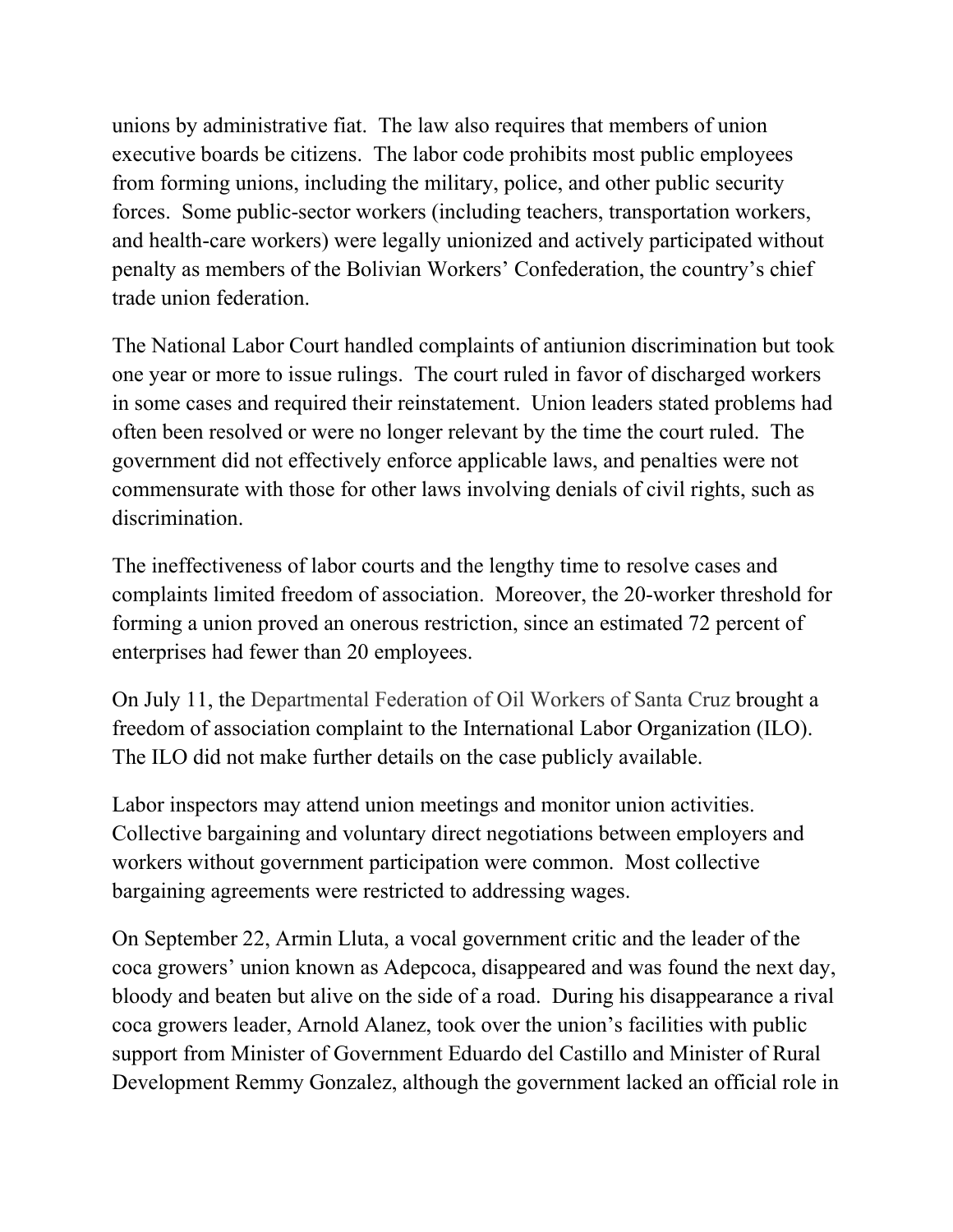the union's organization, as experts noted. Lluta publicly held the government responsible for his ordeal.

#### **b. Prohibition of Forced or Compulsory Labor**

The law prohibits all forms of forced or compulsory labor, yet they remained serious problems. Ministry of Labor officials were not effective in enforcement efforts or provision of services to victims of forced labor. Penalties were not commensurate with those for analogous crimes, such as kidnapping. The ministry held workshops to educate vulnerable workers of their rights, levied penalties against offending employers, and referred cases of suspected forced labor to the Ministry of Justice for prosecution.

Men, women, and children were victims of sex trafficking and forced labor in domestic servitude, mining, ranching, and agriculture. Forced criminality continued to be a problem; media outlets reported cases of children forced to commit crimes such as robbery and drug production, and others were exploited in forced begging. Indigenous populations were especially vulnerable to forced labor in the agriculture sector and to deceptive employment opportunities that may amount to forced labor in neighboring countries.

Also see the Department of State's *Trafficking in Persons Report* at [https://www.state.gov/trafficking-in-persons-report/.](https://www.state.gov/trafficking-in-persons-report/)

#### **c. Prohibition of Child Labor and Minimum Age for Employment**

The law prohibits the worst forms of child labor. Ministry of Labor inspectors were responsible for identifying situations of child labor and human trafficking for the purposes of forced child labor. When inspectors suspected such situations, they referred the cases to the municipal offices of the child and adolescent advocate for further investigation in coordination with the Public Prosecutor's Office. The law states that work should not interfere with a child's right to education and should not be dangerous or unhealthy. By law dangerous and unhealthy work includes work in sugarcane and Brazil nut harvesting, mining, brickmaking, hospital cleaning, selling alcoholic beverages, and working after 10 p.m., among other conditions.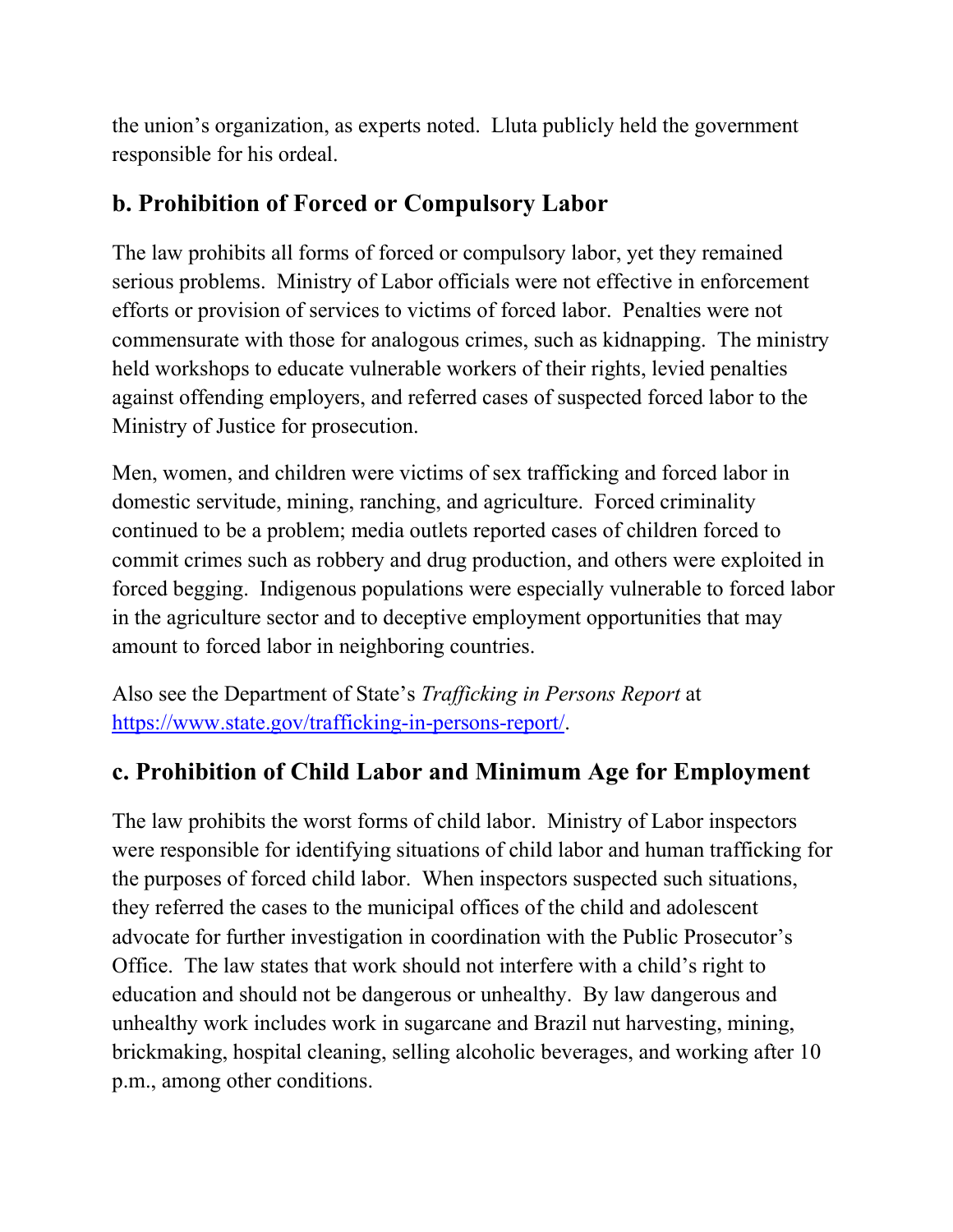The Ministry of Labor is responsible for authorizing work activity for adolescents older than 14 who work for a third-party employer. The ministry is responsible for identifying such cases through inspections and referring them to the offices of the child and adolescent advocates.

Municipal governments, through their respective offices of the child and adolescent advocates, are responsible for enforcing child labor laws, including laws pertaining to the minimum age and maximum hours for child workers, school completion requirements, and health and safety conditions for children in the workplace. The municipal offices of the child and adolescent advocate must answer a request for an underage work permit within 72 hours. Reports indicated that up to 15 percent of municipalities lacked an Office of the Child Advocate, and many more were reported to lack sufficient resources and the capacity to perform their mandate and raise awareness of children's rights and parents' obligations under the law.

The government did not effectively enforce the law, and penalties were not commensurate with those for analogous crimes, such as kidnapping. In 2020 the country made moderate advancement in efforts to eliminate the worst forms of child labor. The number of inspectors was insufficient to deter violations, although Labor Ministry officials stated inspectors conducted investigations throughout the year and referred cases for prosecution. Ministry officials did not have statistics on the number of children they had removed from hazardous situations, nor did they provide detailed information on the penalties for violation of child labor laws or the effectiveness of such penalties.

The ministry collaborated with the Inter-American Development Bank to implement a program that identifies and employs unemployed parents who have children in the workforce. A ministry official stated that while there were varying reasons why children as young as 10 were subjected to work, one main reason was because their parents could not find steady employment. This program sought to secure jobs for underemployed parents on the condition their children stop working. The ministry also provided the parents' salaries for the first three months to avoid burdening the businesses that provided employment.

Also see the Department of Labor's *Findings on the Worst Forms of Child Labor*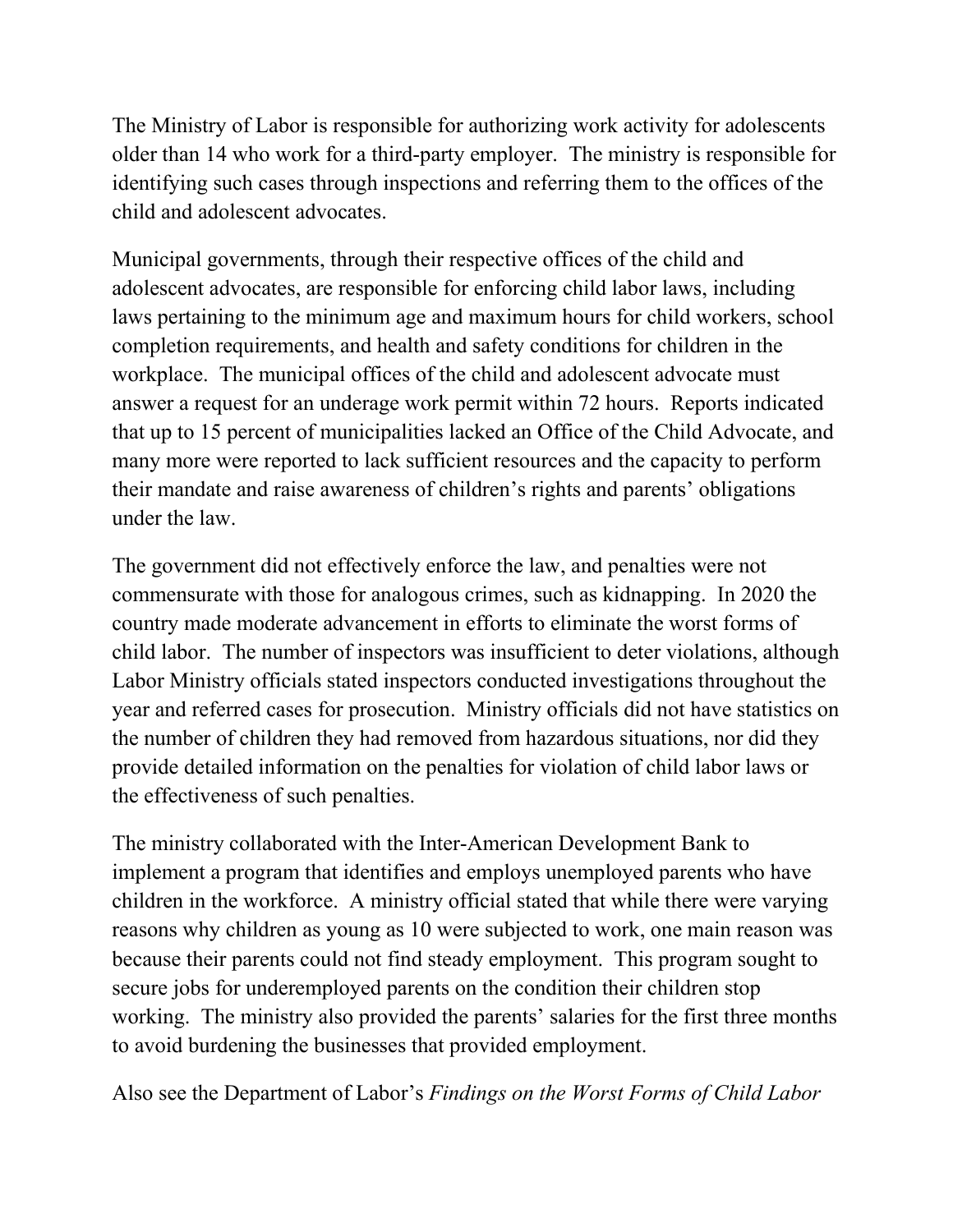at [https://www.dol.gov/agencies/ilab/resources/reports/child-labor/findings.](https://www.dol.gov/agencies/ilab/resources/reports/child-labor/findings/)

#### **d. Discrimination with Respect to Employment and Occupation**

Labor laws and regulations prohibit discrimination with respect to employment and occupation based on race, sex, gender, disability, religion, political opinion, national origin or citizenship, language, sexual orientation or gender identity, HIVpositive status or other communicable diseases, or social status. Penalties were not commensurate with analogous laws related to civil rights, such as election interference. The government did not effectively enforce the law in all sectors, and discrimination with respect to employment and occupation occurred. Women in governmental positions and female politicians faced high levels of political violence and harassment, according to Coordinadora de la Mujer, a network of domestic nonprofit organizations that advocated for women's rights. Civil society leaders reported credible instances of employment discrimination against indigenous peoples, women, Afro-Bolivians, persons with disabilities, and members of the LGBTQI+ community. By law employers found using discriminatory practices must offer restitution to affected employees, but no cases were reported.

Formal-sector labor laws provide women with maternity benefits, breastfeeding hours, permission to work fewer hours, and more holidays than their male counterparts. Critics contended these gender-based laws encouraged companies to give preference to men in hiring.

While the minimum wage law treats men and women equally, women generally earned less than men for equal work. Antidiscrimination laws were not uniformly or effectively implemented to protect women from harassment and political violence (see also section 3, Participation of Women and Members of Minority Groups). The law stipulates the official workweek for women is eight hours shorter than it is for men, prohibits women from working at night (with exceptions), and prohibits women from performing tasks that are "dangerous, unhealthy, heavy, or that harm their morals or good customs." Low-wage workers engaged in domestic service were predominantly women. Approximately 40 percent of them received a salary below the national minimum wage and worked without a contract, health insurance, or other relevant benefits. A July 2020 report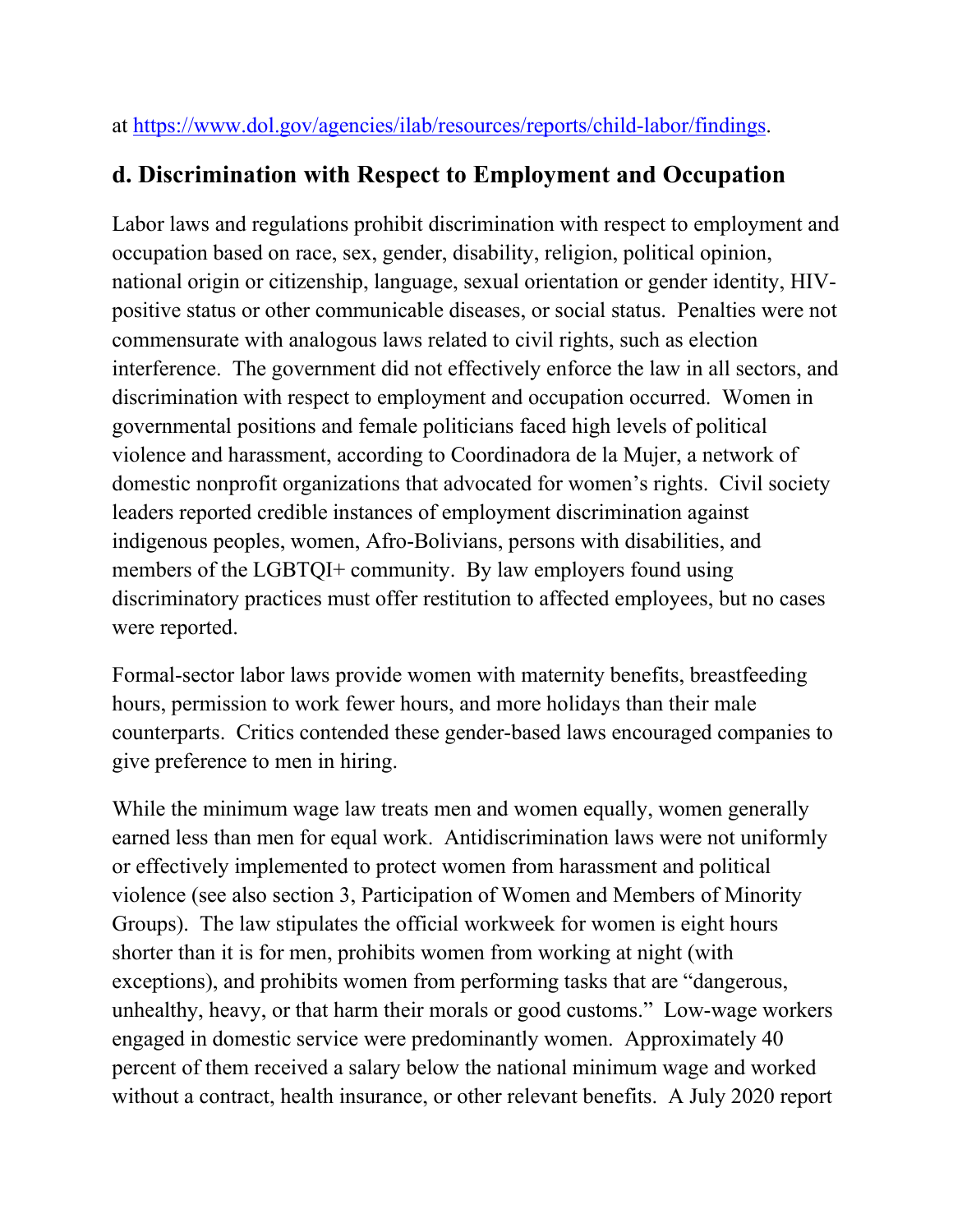by UN Women highlighted the increased vulnerability of domestic workers due to the COVID-19 pandemic, both in terms of economic vulnerability from quarantine measures and wage loss, and to health vulnerabilities if they commuted to work.

#### **e. Acceptable Conditions of Work**

**Wage and Hour Laws:** The monthly minimum wage was greater than the government's official poverty income. The World Bank estimated that for fiscal year 2018, approximately 35 percent of the population lived below the poverty line.

The law mandates rest periods and requires premium pay for work beyond a standard workweek. For men the official workweek is 48 hours, and the workday is eight hours. For women the law sets a 40-hour workweek and prohibits women from working at night. The law stipulates a minimum of 15 days of annual leave. Penalties for violating wage and hour laws were not commensurate with those for similar crimes such as fraud. The Ministry of Labor is responsible for enforcement of wage and hour laws. The law mandates that the standards apply uniformly to all industries and sectors. Inspectors have the authority to make unannounced inspections and may initiate sanctions. The government did not effectively enforce the law.

**Occupational Safety and Health:** The Ministry of Labor's Bureau of Occupational Safety has responsibility for the protection of workers' health and safety, but penalties for violations of occupational safety and health (OSH) laws were not commensurate with those for similar crimes such as negligence. The law mandates that the standards apply uniformly to all industries and sectors. Inspections for OSH were conducted by the same inspectors under the same authorities as wage and hour laws. The number of inspectors was insufficient to provide effective workplace inspection.

A national tripartite committee of business, labor, and government representatives was responsible for monitoring and improving OSH standards and enforcement. The Ministry of Labor maintained offices for worker inquiries, complaints, and reports of unfair labor practices and unsafe working conditions, but it was unclear if the offices were effective in regulating working conditions.